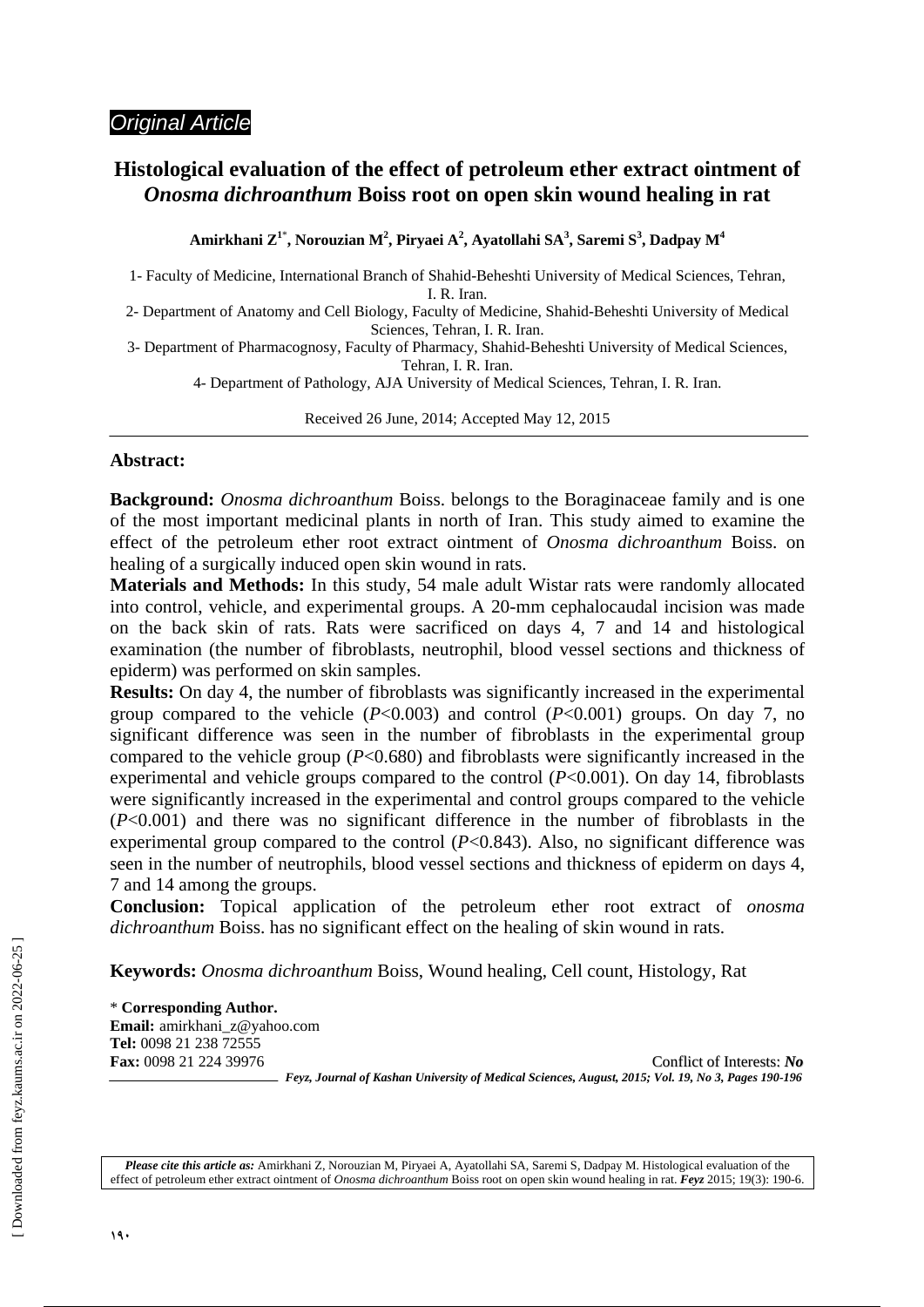# **ارزيابي بافت شناختي اثر پماد حاوي عصاره پتروليوم اتري ريشه گياه** *Onosma* Boiss *dichroanthum* **بر التيام زخم باز پوستي در موش صحرايي**

1\*ِ<br>زهرا امیرخانی ``، محسن نوروزیان`، عباس پیریایی َ، سیدعبدالمجید اَیت اللهی َ، ثریا سارمی َ، معصومه دادپی ۶

**خلاصه:** 

**سابقه و هدف:** Onosma dichroanthum Boiss متعلق به خانواده بوراژیناسه است و یکی از مهمترین گیاهان دارویی در شمال ایران بهشمار میآید. هدف این مطالعه تعیین اثر پماد عصاره پترولیوم اتری ریشه گیاه مذکور بر التیام زخم باز پوستی ایجاد شده بهشیوه **جراحي در موش صحرايي ميباشد.** 

مواد و روش&: در این مطالعه ۵۴ سر موش صحرایی نر بالغ به سه گروه شاهد، حامل و تجربی تقسیم شدند. در همه موشها زخم برشی با ضخامت کامل یوست در جهت سری-دمی به طول ۲۰ میلیمتر در ناحیه پشت ایجاد شد. موش۵ا در روزهای ۴، ۷ و ۱۴ قربانی شدند. ارزیابی بافت شناختی (تعداد فیبروبلاست، نوتروفیل، مقاطع عروق و ضخامت اپیدرم) روی نمونهها انجام شد.

نقایچ: در روز ۴ تعداد فیبروبلاستها در گروه تجربی بهطور معنیداری نسبت به گروه حامل (۲-۰/۰۰۲) و شاهد (۲-۰/۰۰۱) افزایش داشت. در روز ۷ تعداد فیبروبلاستها در گروه تجربی با حامل تفاوت معنیداری نداشت (۶۸۰/۶۸۰) و در گروههای تجربی و حامل به-طور معنیداری بزرگتر از گروه شاهد بود (P<۱۰۰۱). در روز ۱۴ تعداد فیبروبلاستها در گروه تجربی و شاهد بهطور معنیداری بزرگتر از گروه حامل بود (۲۰٬۰۰۱) و در گروه تجربی با شاهد تفاوت معنیداری نداشت (۲۴/۰/۸۴۳). تعداد نوتروفیل، مقاطع عروق و **ضخامت اپيدرم در روزهاي ،4 7 و 14 در بين گروهها تفاوت معنيداري نداشت.**

**نتيجهگيري: پماد حاوي عصاره پتروليوم اتري ريشه اين گياه تاثير قابل ملاحظهاي برالتيام زخم نداشت.** 

**واژگانكليدي:** Boiss *dichroanthum Onosma***، التيام زخم، شمارش سلولي، بافت شناسي، موش صحرايي** 

 **دو ماهنامه علمي– پژوهشي فيض، دوره نوزدهم، شماره ،3 مرداد و شهريور ،1394 صفحات 190-196**

**مقدمه** 

**زخم پوستي روندي است كه با هماهنگي بافتها، سلول- ها و فاكتورهاي مختلف التيام مييابد [1]. ترميم زخم عبارت است از پاسخهاي ترميمي هماهنگ سلولهاي خوني ماتريكس خارج سلولي و سلولهاي پارانشيمال كه پس از اعمال جراحي و يا آسيبهاي حاصل از ضربه (كه منجر به پارگي بافت گردند) در بدن انجام ميشود [2].** 

**كارشناس ارشد علوم تشريحي، دانشكده پزشكي، شعبه بين الملل، دانشگاه <sup>1</sup> علوم پزشكي شهيد بهشتي** 

**دانشيار، گروه علوم تشريحي و زيست شناسي، دانشكده پزشكي، دانشگاه علوم <sup>2</sup> پزشكي شهيد بهشتي** 

**استاديار،گروه علوم تشريحي و زيست شناسي، دانشكده پزشكي، دانشگاه علوم <sup>3</sup> پزشكي شهيد بهشتي** 

**استاد، گروهفارماكوگنوزيدانشكده داروسازي، دانشگاه علوم پزشكيشهيد بهشتي <sup>4</sup> كارشناس رشته زيست شناسي سلولي مولكولي، گروه فارماكوگنوزي، دانشكده <sup>5</sup> داروسازي، دانشگاه علوم پزشكي شهيد بهشتي** 

**پزشك عمومي،گروه آسيب شناسي، دانشگاه علوم پزشكي آجا، تهران <sup>6</sup>**

\*نشاني نويسنده مسئول:

**تهران، اوين، دانشگاه علوم پزشكي شهيدبهشتي، دانشكده پزشكي، گروه آناتومي و بيولوژي** تلفن: **23872555 021** دورنويس: **22439976 021**  amirkhani\_z@yahoo.com:الكترونيك پست

تاريخ دريافت: **93/4/5** تاريخ پذيرش نهايي: **94/2/23** 

**ترميم زخم را به سه فاز التهاب، تكثير و تجديد ساختار تقسيم مي- كنند. در فاز التهاب طي 24 ساعت اول پس از آسيب نوتروفيلها به حداكثر رسيده و پس از 3 روز كاهش مييابند. در عرض 24 تا 48 ساعت ماكروفاژها به حداكثر ميرسند و در روز پنجم اكثريت سلولهاي زخم را تشكيل ميدهند. فاز پروليفراسيون از انتهاي ديررس فاز التهاب شروع ميشود كه روز سوم پس از آسيب است. فيبروبلاست كلاژن و گليكوزآمينوگليكان را ميسازد. ميزان سنتز كلاژن تا سه هفته بهطور مداوم زياد ميشود تا يك نقطه تعادل بهدست آيد؛ يعني نقطهاي كه سنتز و تجزيه كلاژن برابر است [3]. فاز تجديد ساختار سه هفته بعد از آسيب شروع ميشود كه در آن تعادل بين سنتز و تجزيه كلاژن وجود دارد [4]. باتوجه به اهميت ترميم زخم و اين كه عدم درمان زخمهاي باز ممكن است منجر به عفونت موضعي [5] و در نهايت سرطان شود، پژوهشهاي مختلفي روي ترميم زخم انجام شده و در نتيجهي آن، مواد مختلفي بهصورت مرهم زخمها تهيه و معرفي شدهاند كه اغلب اين مواد بهصورت تركيبات گياهي و گاهي شيميايي بودهاند، ولي تا اينزمان هيچكدام نتوانستهاند بهعنوان يك داروي موثر توصيه شوند [6]. امروزه گرايش مجددي به مصرف گياهان دارويي بهدليل كمبودن عوارض سوء جانبي، گوناگوني تركيبات موثر موجود در گياهان، توسعهي صنايع وابسته به كشت گياهان**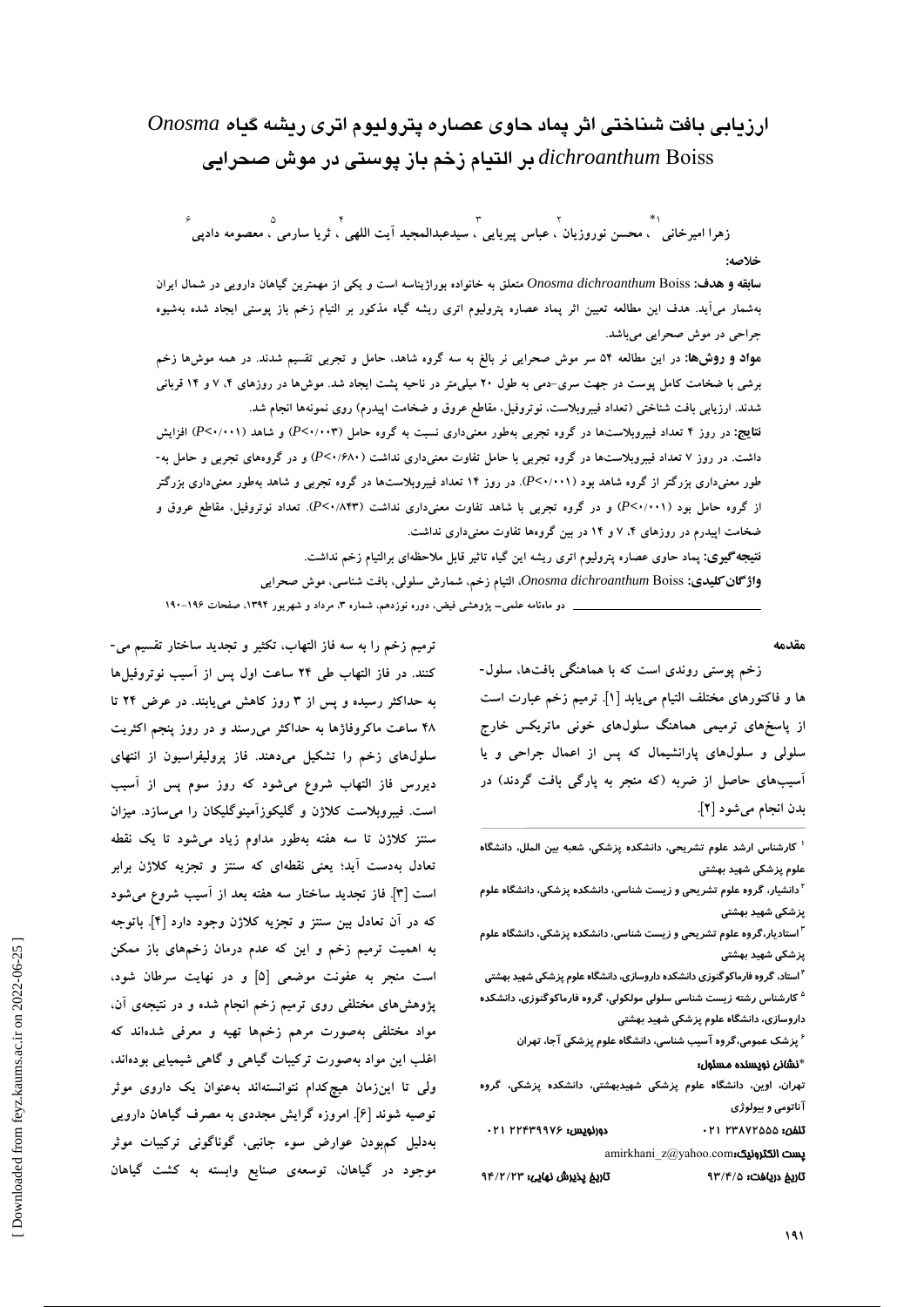**پاستور ايران استفاده شد. موشها در قفسهاي انفرادي و تحت شرايط استاندارد و با دسترسي آزاد به آب و غذا نگهداري شدند. پروتكل اخلاقي كار بر روي حيوانات آزمايشگاهي رعايت گرديد. ريشههاي گياه** Boiss *dichroanthum Onosma* **در تيرماه سال 1391 از منطقه حفاظتشده جهاننما (جنوب شرقي شهرستان كردكوي در ارتفاعي بين 600 تا 3086 متر از سطح دريا) جمع- آوري شدند. اين گياه در بخش هرباريوم دانشكده علوم زيستي دانشگاه شهيد بهشتي توسط دكتر احمدرضا محرابيان مورد شناسايي و تأييد قرار گرفت و سپس به آزمايشگاه فارماكوگنوزي دانشكده داروسازي دانشگاه علوم پزشكي شهيد بهشتي منتقل شد. ريشهها پس از شستشو در دماي آزمايشگاه خشك شدند و سپس با استفاده از آسياب برقي پودر گرديد. مقدار 50 گرم از پودر ريشه گياه بهروش سوكسله با 200ميليليتر حلال پتروليوم اتر عصارهگيري شد و توسط دستگاه روتاري (** ,Rotaryevaporator 4000 Heidolf **(تغليظ گرديد و مابقي در دماي آزمايشگاه خشك شد. عصاره حاصل به فرم روغني بود. عصاره تهيه شده پس از رقتسازي با حجم يك ميكروليتر به دستگاه** -GC (A7890Agilent (MASS **تزريق گرديد و كروماتوگرام آن مورد بررسي قرار گرفت. تركيباتي كه با دستگاه موجود قابل شناسايي بودند، در اين مقاله گزارش شدند. عصاره مورد نظر با غلظت** ml**/**μg **50 تهيه گرديد و ميزان شيكونين آن بهوسيله دستگاه اسپكتروفتومتري** (SHIMADZU -1501Multispec( **تعيين گرديد. براي تهيه پماد حاوي عصاره پتروليوم اتري 1 درصد، يك گرم عصاره را با صد گرم پايه پماد كه از تركيب 50 گرم وازلين، 31 گرم گليسيرين و 6 گرم** oil Mct **و 12 گرم اوسرين تشكيل شده بود، مخلوط نموديم. در اين تحقيق از مدل** Incisional **زخم استفاده شد. موشها بهوسيله تزريق داخل عضلاني كتامين بهميزان 50 ميليگرم بر كيلوگرم و ديازپام بهميزان 5 ميليگرم بر كيلوگرم بيهوش شدند، سپس موهاي ناحيه پشت حيوان در سمت راست ستون فقرات تراشيده شد و پوست بهوسيله بتادين و الكل طبي 70 درجه ضدعفوني شد. سپس، حيوانات به- طور تصادفي به سه گروه شاهد، حامل و تجربي تقسيم شدند. در همه موشها يك برش پوستي روي پوست ناحيه پشت حيوان در جهت محور سري- دمي در سمت راست ستون فقرات و با فاصله 2 سانتيمتر از آن داده شد. برشها بهطول 20 ميليمتر، با ضخامت كامل پوست و بهوسيله اسكالپل نمره 15 ايجاد شد و فاصله دو لبه برش بهوسيله بخيه زدن در حدود 3 ميليمتر حفظ شد تا بافت ترميمي جاي كافي براي شكل گرفتن داشته باشد و بتوان نمونه، براي آزمايشهاي تحقيق، تهيه نمود [34]. لازم بهذكر است كه روز**

**دارويي، جلوگيري از خروج ارز به خارج از كشور، ايجاد كار مفيد [7] و بهخصوص پيشنهاد استفاده از گياهان دارويي توسط سازمان جهاني بهداشت** (WHO**]** (**8 [و بسياري از دلايل ديگر به- وجود آمده است. از سوي ديگر، با توجه به عدم معرفي يك داروي موثر براي درمان زخم، مطالعهي اثر گياهان دارويي براي زخم ضرورت دارد. يكي از اين گياهان** *-dichroan Onosma* Boiss *thum* **متعلق به خانواده** Boraginaceae **است [9]. در برخي منابع و مقالات به آثار و خواص درماني متنوع و جالب گونههاي** *Onosma* **اعم از خواص ضد باكتريايي و آنتياكسيدان [10-12]، ضد التهابي، ضد آلرژي و ضد درد [14،13]، ضد تومور و ضد سرطان [15-18] اشاره شده است. در طب سنتي ريشه اين گياه براي درمان سوختگي و التيام زخم و بريدگيهاي سطحي پوست و همچنين در درمان برخي از بيماريهاي پوستي بهكار برده شده است [19-22]. مطالعات نشان داده است كه ريشه گونه- هاي خانواده بوراژيناسه از جمله گياه مذكور، غني از نفتاكينون** (Naphthoquinone(**، شيكونين** (Shikonin (**و آلكا- نين** (Alkanin **(است [23]. آلكانين و شيكونين و مشتقات آنها كه در عصارهي ريشهي انواع گونههاي** *Onosma***] 24،22،20[ وجود دارد، داراي اثرات ضد ميكروبي [25]، ضد التهابي [27،26] و آنتياكسيدان [28-31] ميباشند. شيكونين و مشتقات آن بر فعاليت فيبروبلاستها و افزايش توليد كلاژن مؤثر است [33،32]. براساس مطالعات فوق و باتوجه به اينكه مطالعات انجام شده به- طور عمده بر روي زخمهاي ناشي از سوختگي صورت گرفته است و مطالعه كافي بر روي زخمهاي ناشي از بريدگي (كه معمولا پس از اعمال جراحي ايجاد ميشوند) و يا آسيبهاي حاصل از ضربه (كه منجر به پارگي بافت ميگردند) انجام نشده است و از سوي ديگرمطالعات انجام شده در مناطق مختلف بيشتر بر روي گونههايي از** *Onosma* **صورت گرفته است كه بيشترين فراواني را در آن مناطق داشته و راجع به گونه** *dichroanthum* **مطالعات كمي صورت گرفته است و در شمال ايران بهطور سنتي از ريشه اين گونه گياهي در تركيب با چربي بز براي درمان سوختگي و التيام زخم استفاده ميشود، لذا مطالعه حاضر بهمنظور بررسي بافت شناختي اثر پماد حاوي عصاره پتروليوم اتري ريشه گياه** Boiss *dichroanthum Onosma* **بر التيام زخم باز پوستي ايجاد شده در موشهاي صحرايي نر انجام شده است.** 

### **مواد و روشها**

**در اين مطالعه تجربي از 54 سر موش صحرايي نر بالغ از نژاد** Wistar **با وزن تقريبي250±30 گرم تهيه شده از انستيتو**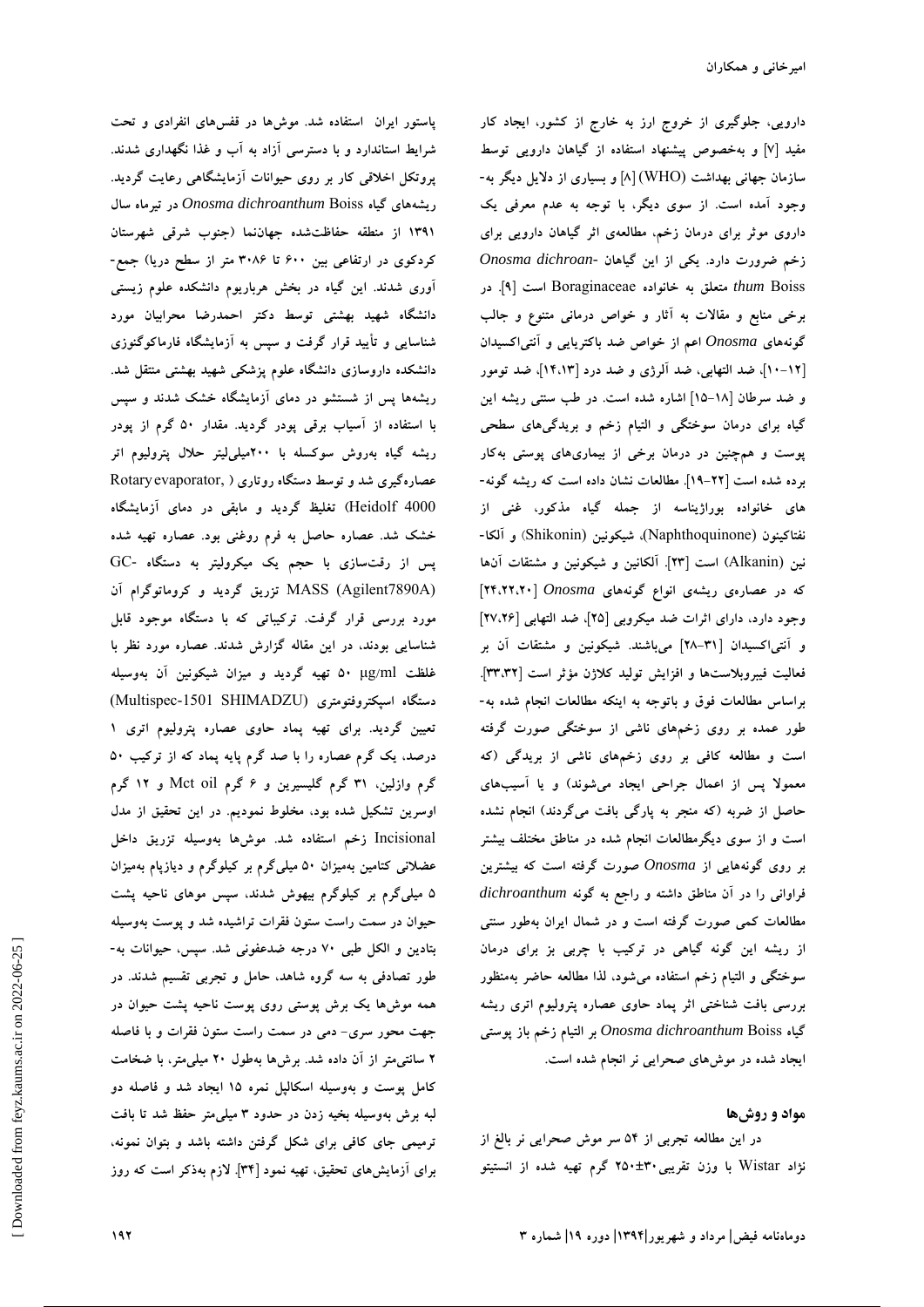**روش ميكروسكوپي و ارزيابي اين پارامترها در ناحيه زخم در روزهاي ،4 7 و 14 پس از ايجاد زخم جهت بررسي و مقايسه زخمهاي موشهاي گروههاي شاهد، حامل و تجربي استفاده شد. ضخامت اپيدرم، در روز ،4 در گروه حامل در سطح 0/001**=*P* **و در گروه شاهد در سطح 0/002**>*P* **بهطور معنيداري بزرگتر از گروه تجربي بود و در گروه حامل با گروه شاهد تفاوت معنيداري نداشت (0/828**>*P***(. تعداد نوتروفيل در يك ميدان ميكروسكوپي با بزرگنمايي ،400 در روز ،4 در گروههاي تجربي، حامل و شاهد تفاوت معنيداري نداشت (0/05**<*P***(. تعداد فيبروبلاست در يك ميدان ميكروسكوپي با بزرگنمايي ،400 در روز ،4 در گروه تجربي بهطور معنيداري بزرگتر از گروه حامل در سطح 0/003**>*P* **و گروه شاهد در سطح 0/001**=*P* **بود و در گروه حامل بهطور معني- داري بزرگتر از گروه شاهد بود (0/001**=*P***) (جدول شماره 1). تعداد مقاطع عروق در يك ميدان ميكروسكوپي با بزرگنمايي ،400 در روز ،4 در گروه تجربي و گروه حامل بهطور معنيداري بزرگتر از گروه شاهد بود (0/001**=*P* **(و در گروه تجربي با گروه حامل تفاوت معنيداري نداشت (0/302**>*P***) (جدول شماره 1). ضخامت اپيدرم، در روز ،7 در گروه شاهد بهطور معنيداري بزرگتر از گروه تجربي در سطح 0/026**>*P* **بود و در گروه تجربي در سطح 0/962>***P* **و در گروه شاهد در سطح 0/051**>*P* **با گروه حامل تفاوت معنيداري نداشت (جدول شماره 2). تعداد نوتروفيل در يك ميدان ميكروسكوپي با بزرگنمايي ،400 در روز ،7 در گروه حامل بهطور معنيداري بزرگتر از گروه تجربي در سطح 0/001**=*P* **و گروه شاهد در سطح 0/001**=*P* **بود و در گروه تجربي بهطور معنيداري بزرگتر از گروه شاهد در سطح 0/004**=*P* **بود (جدول شماره 1). تعداد فيبروبلاست در يك ميدان ميكروسكوپي با بزرگنمايي ،400 در روز ،7 در گروه تجربي با گروه حامل تفاوت معنيداري نداشت (0/680>***P* **(و در گروههاي تجربي و حامل در سطح 0/001**>*P* **بهطور معنيداري بزرگتر از گروه شاهد بود (جدول شماره 2). تعداد مقاطع عروق در يك ميدان ميكروسكوپي با بزرگنمايي ،400 در روز ،7 در گروه حامل بهطور معنيداري بزرگتر از گروه تجربي و گروه شاهد در سطح 0/001**>*P* **بود و در گروه تجربي با گروه شاهد تفاوت معنيداري نداشت (0/939**>*P***( (جدول شماره 2). ضخامت اپيدرم، در روز ،14 در گروههاي مورد مطالعه تفاوت معنيداري نداشت (0/05**<*P***(. تعداد نوتروفيل در يك ميدان ميكروسكوپي با بزرگنمايي ،400 در روز ،14 در گروه تجربي در سطح 0/001**>*P* **و حامل در سطح 0/004**>*P* **بهطور معنيداري بزرگتر از گروه شاهد بود و در گروه تجربي با حامل تفاوت معنيداري نداشت (0/441**>*P***(. تعداد فيبروبلاست در يك** **جراحي بهعنوان روز صفر در نظر گرفته شد. بر روي زخمهاي جراحي ايجاد شده در گروه تجربي پماد حاوي عصاره پتروليوم اتري 1 درصد ريشه گياه** Boiss *dichroanthum Onosma* **روزانه 1/2 گرم در دو نوبت (صبح و بعدازظهر) تا هنگام قرباني كردن حيوان در زمانهاي تعريف شده ماليده شد. بر روي زخم- هاي جراحي ايجاد شده در گروه حامل پايه پماد ماليده شد و بر روي زخمهاي جراحي ايجاد شده در گروه شاهد هيچ مادهاي ماليده نشد. تجويز پماد و پايه پماد از روز صفر شروع شد و تا 14 روز ادامه داشت. پس از بيهوشي موشها و قرباني شدن آنها به- وسيله استنشاق كلروفرم درون فضاي بسته، از محل زخمهاي گروههاي تجربي، حامل و شاهد در روزهاي ،4 7 و 14 بعد از ايجاد زخم، يك نمونه بهطول 10 ميليمتر و بهعرض 5 ميليمتر (كه از محل زخم و پوست سالم در دو طرف آن تهيه شده بود) جهت مطالعه بهوسيله ميكروسكوپ نوري تهيه شد. بهمنظور ثبوت بافت، نمونههاي تهيه شده، بهمدت 48 ساعت در محلول فرمالين 10 درصد قرار داده شد. پس از آنكه بافت ثابت گرديد، براي قالبگيري آنها در پارافين پاساژ بافت انجام شد. با استفاده از ميكروتوم** LEICA **و با تيغه ثابت، برشهايي به ضخامت 5 ميكرون بهصورت متوالي تهيه گرديد. برشها به بن ماري منتقل شده و بر روي لام آغشته به چسب آلبومين قرار داده شد. نمونهها در دماي معمولي اتاق خشك شده و بعد از گذشت 24 ساعت لامها آماده رنگ آميزي بود. در اين تحقيق از روش رنگآميزي هماتوكسيلين و ائوزين استفاده شد. تعداد نمونه براي هر زير گروه 6 سر موش بود و از هر موش تعداد 5 لام تهيه شد. سپس، برشها از نظر متغيرهاي ضخامت اپيدرم، تعداد نوتروفيل، تعداد فيبروبلاست و تعداد مقاطع عروق خوني مورد ارزيابي بافت شناسي قرار گرفتند. شمارش سلولها و مقاطع عروق خوني به- وسيله ميكروسكوپ نوري معمولي** (100YS Nikon (**در يك ميدان ميكروسكوپي با بزرگنمايي 400× انجام شد و ضخامت اپيدرم با لنز مدرج بر حسب ميليمتر محاسبه شد و ميانگين دادهها در جداول مربوطه ثبت شدند. دادهها با استفاده از نرمافزار** SPSS **آزمون** Mann- whitney, kruskal**-**wallis**بهروش 16 ويرايش شد و 0/05>***P* **معنيدار تلقي شد. نتايج بهصورت** SD ± X **ارائه گرديد.** 

### **نتايج**

**از آنجا كه در طول روند التيام زخم، عواملي چون ضخامت اپيدرم، تعداد نوتروفيل، فيبروبلاست و مقاطع عروق دچار تغييراتي ميشود كه نشاندهنده روند التيام زخم ميباشد، از**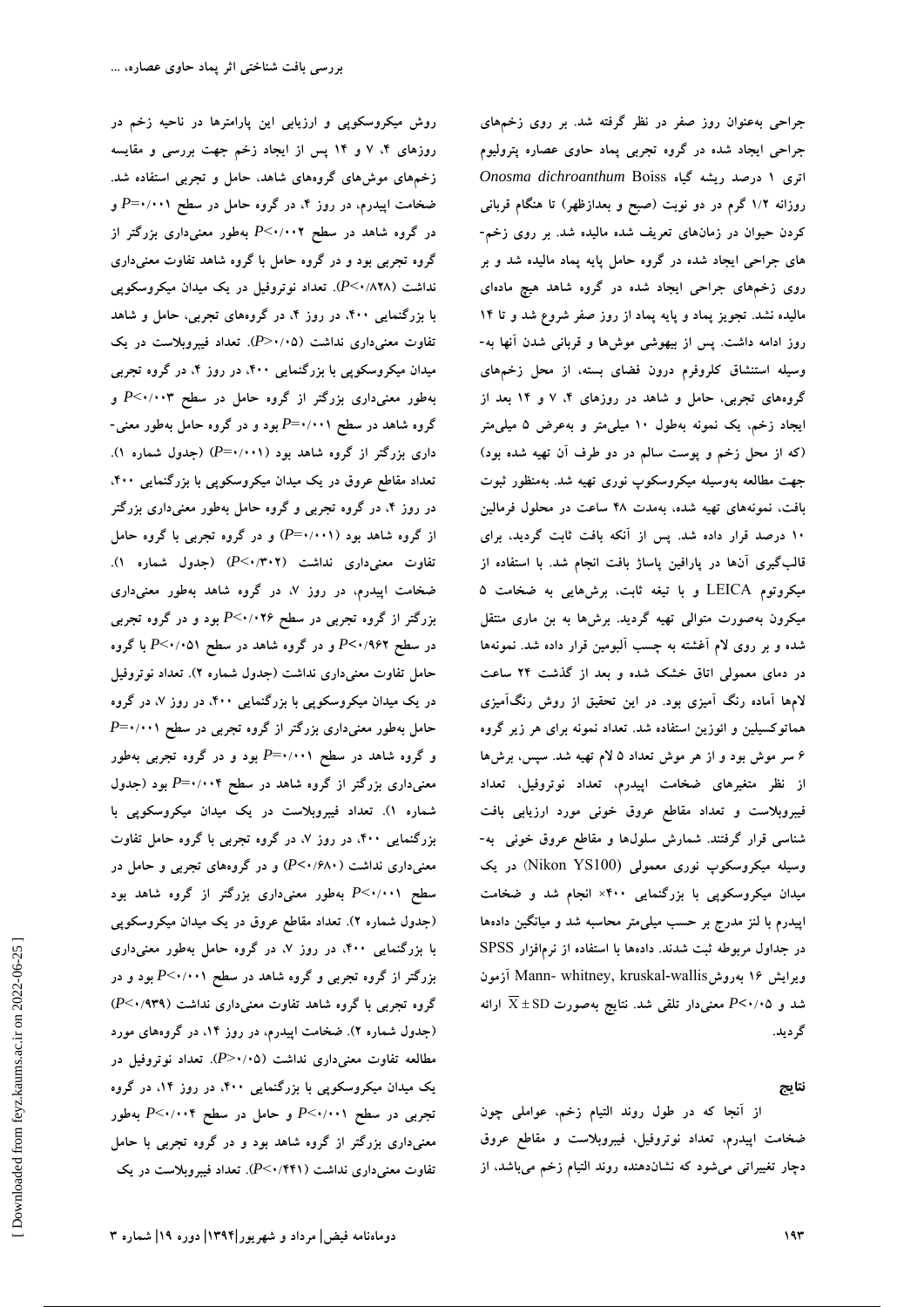**ميدان ميكروسكوپي با بزرگنمايي ،400 در روز ،14 در گروه تجربي و گروه شاهد در سطح 0/001**>*P* **بهطور معنيداري بزرگتر از گروه حامل بود و در گروه تجربي با شاهد تفاوت معنيداري**

**نداشت (0/843>***P***(. تعداد مقاطع عروق در يك ميدان ميكرو- سكوپي با بزرگنمايي ،400 در روز ،14 در گروههاي مورد مطالعه تفاوت معنيداري نداشت (0/05**<*P***)(جدول شماره 3).** 

| تعداد مقاطع عروق در یک میدان     | تعداد فیبروبلاست در یک میدان          | تعداد نوتروفیل در یک میدان  | ضخامت اپیدرم بر حسب                                     | يارامترها |
|----------------------------------|---------------------------------------|-----------------------------|---------------------------------------------------------|-----------|
| میکروسکویی با بزرگنمایی ۴۰۰      | میکروسکوپی با بزرگنمایی ۴۰۰           | میکروسکویی با بزرگنمایی ۴۰۰ | میلی متر                                                | گروه      |
| $Y/\cdot Y = \cdot$ /97          | $Y1/0Y \pm 1/\frac{1}{10}$            | $YY/Y$ + $\pm$ V/AV         | $\cdot$ / $V^*$ $\pm$ $\frac{1}{2}$ $\sqrt{2}$ $\wedge$ | تجربي     |
| $Y/\Delta$ + $\pm$ 1/ $\Delta$ + | $T \cdot 9 \cdot \pm \Lambda/\Lambda$ | $Y^*$ $\pm$ $Y^*$           | $Y/YV+Y/YY$                                             | حامل      |
| $Y/Y^*$ $\pm$ $Y$                | 1 . / 1 . 2 . 7 . 7 . 7               | $9/97 \pm 1.7$              | Y/9.1Y/9A                                               | شاهد      |

جدول شماره -1 ميانگين و انحراف معيار پارامترهاي بافت شناسي مطالعه شده در روز 4 مطالعه

جدول شماره ۲- ميانگين و انحراف معيار پارامترهاي بافت شناسي مطالعه شده در روز ۷ مطالعه

| تعداد مقاطع عروق در یک میدان<br>میکروسکوپی با بزرگنمایی ۴۰۰ | تعداد فيبروبلاست در يک<br>میدان میکروسکوپی با<br>بزرگنمایی ۴۰۰ | تعداد نوتروفیل در یک میدان<br>میکروسکوپی با بزرگنمایی<br>۴۰۰       | ضخامت اپیدرم بر<br>حسب میلی متر                        | يارامترها<br>گروه |
|-------------------------------------------------------------|----------------------------------------------------------------|--------------------------------------------------------------------|--------------------------------------------------------|-------------------|
| $\Delta$ / $\mathcal{F}$ + $\pm$ 1/ $\mathcal{F}$ +         | $YY/Y'Y \pm 9/YY$                                              | 37/17+70/79                                                        | $\mathbf{y}/\mathbf{\hat{y}}\mathbf{y}$ + $\mathbf{y}$ | تجربي             |
| 1.71.1                                                      | $T\Delta$ /9 $\pm$ V/ $\Delta$ 1                               | $\Delta \mathbf{r}/\mathbf{r}$ $\pm \mathbf{r} \cdot / \mathbf{r}$ | $\Upsilon/\Delta V \pm \Upsilon/\Delta$                | حامل              |
| 5/17-19/6                                                   | 7311.126198                                                    | 17/13±11/24                                                        | $Y/9V \pm 1/\Delta f$                                  | شاهد              |

جدول شماره ٣- ميانگين و انحراف معيار پارامترهاي بافت شناسي مطالعه شده در روز ١۴ مطالعه

| تعداد مقاطع عروق در یک میدان          | تعداد فیبروبلاست در یک میدان | تعداد نو تروفیل در یک میدان                                               | ضخامت اپیدرم بر حسب | يارامترها |
|---------------------------------------|------------------------------|---------------------------------------------------------------------------|---------------------|-----------|
| میکروسکوپی با بزرگنمایی ۴۰۰           | میکروسکوپی با بزرگنمایی ۴۰۰  | میکروسکوپی با بزرگنمایی ۴۰۰                                               | میلی متر            | گروه      |
| $V/9T$ $\pm V/71$                     | <b>٣٠/٣٧</b> ±٦/٢٥           | $\Delta \mathbf{r}/\Lambda \cdot \pm \Delta \mathbf{r}/\mathbf{r} \Delta$ | <b>T/AVIT/90</b>    | تجربي     |
| $\Delta$ /V· $\pm$ $\frac{6}{15}$ /14 | $YY/Y \pm \Delta/\Lambda$    | $Y \cdot / \Lambda \cdot \pm Y \Delta / 9Y$                               | <b>٣/٢٣±٢/٨۶</b>    | حامل      |
| $V/\Delta \cdot \pm V/V \cdot$        | <b>۳۱/۲۳</b> ±۶/۰۰           | $\Delta/\Lambda$ ۳ $\pm$ $\Delta$ /۳۱                                     | $T/T + \pm 1/99$    | شاهد      |

**بحث** 

**مطابق نتايج اين بررسي ضخامت اپيدرم در گروههاي حامل و شاهد بهطور معنيداري بزرگتر از گروه تجربي بوده و تعداد مقاطع عروق در گروه تجربي و گروه حامل بهطور معني- داري بزرگتر از گروه شاهد ميباشد. تعداد فيبروبلاست در گروه- تجربي بهطور معنيداري بزرگتر از گروه حامل و گروه شاهد مي- باشد كه نشان ميدهد عصاره اين گياه در روز 4 سبب افزايش تعداد فيبروبلاست شده است. ارزيابيهاي ميكروسكوپي روز 7 نشان ميدهد كه ضخامت اپيدرم در گروه شاهد بهطور معنيداري بزرگتر از گروه تجربي ميباشد. تعداد فيبروبلاست در گروه تجربي بهطور معنيداري بزرگتر از گروه شاهد ميباشد، ولي در گروه تجربي با گروه حامل تفاوت معنيداري نداشت. تعداد نوتروفيل در گروه حامل بهطور معنيداري بزرگتر از گروههاي تجربي و شاهد بود و در گروه تجربي بهطور معنيداري بزرگتر از گروه شاهد بود. در روز 14 تعداد نوتروفيل، بهطور معنيداري بزرگتر از گروه**

**شاهد بود كه ميتواند بيانكننده عدم تاثير عصاره گياه بر التيام زخم و ادامه روندهاي التهابي باشد. خليلي و همكارانش اثر درماني گياه** Boiss *stenosiphon Onosma* **را بر سوختگي درجه دو پوست ناحيه پشت و كيسه بيضه موش صحرايي مورد بررسي قرار دادند [19]. در اين مطالعه پماد تهيه شده از گياه مذكور جهت بررسي تغييرات بافتي در بهبود زخمها بهترتيب در روزهاي ،7 14 و21 روز پس از سوختگي در 3 گروه تجربي استفاده شد، سپس نمونههاي تهيه شده از گروههاي تجربي با نمونههاي تهيه شده از موش صحرايي شاهد بهصورت كيفي از نظر ميزان آسيب و بهبود بافت در ناحيه پشت و تغييرات در بافت بيضه مقايسه گرديدند. در نهايت با بررسي ميكروسكوپيك مشخص گرديد كه تفاوت مشخصي از نظر مورفولوژيك بين پوستهاي در معرض پماد قرار گرفته و پوستهاي بدون كاربرد پماد از نظر ميزان ترميم، سرعت تشكيل بافت گرانوله بافت سوخته و شدت فيبروز يا شدت التهاب وجود ندارد. همچنين، هيچگونه تأثير پاتو-**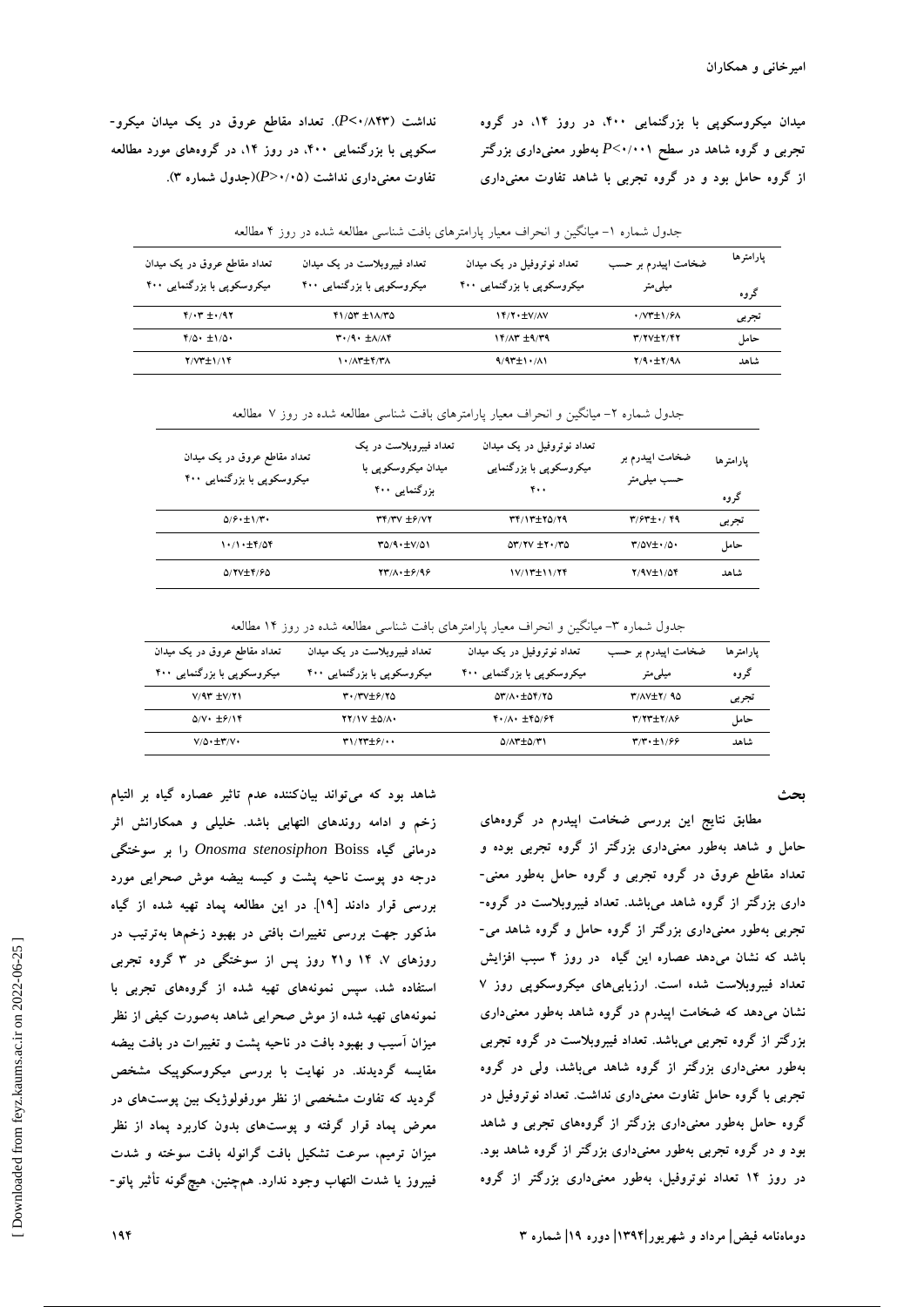**ارزيابي باشد.** 

**نتيجهگيري** 

**بهنظر ميرسد استعمال موضعي پماد حاوي عصاره پتروليوم اتري ريشه گياه** Boiss *dichroanthum Onosma* **در بهبود التيام زخم تاثير قابل توجهي نداشته است . مطالعات بيشتري براي بررسي اثر عصاره هاي ديگر اين گياه با حلالهاي مختلف بر التيام زخم ايجاد شده به شيوه جراحي مورد نياز است. جهت انجام مطالعات تكميلي پيشنهاد ميشود براي سنجش تركيبات عصاره مورد نظر از تكنيكهاي مختلف** HPLC،HPTLC **جهت ارزيابي مقدار مواد موثره گياه استفاده شود و توصيه ميشود عصارههاي مختلف كه توسط حلالهايي با درجه قطبيت بيشتر تهيه گرديده، مثل عصاره ديكلرومتاني ريشه اين گونه گياهي، جهت تحقيقات بعدي مورد بررسي قرار گيرد.** 

**تشكر و قدرداني اين مقاله بخشي از نتايج پاياننامه كارشناسي ارشد است. نويسندگان اين تحقيق مراتب تقدير و تشكر خود را از جناب آقاي دكتر محرابيان جهت همكاري ايشان در شناسايي گونه گياهي اعلام ميدارند.** 

#### **References:**

[1] Brunicardi FC, Schwartz SI. Schwartz's principles of surgery.  $8<sup>th</sup>$  ed. New York: McGraw Hill; 2005. p. 87-107.

[2] Cohen K, Peacock EE. Keloid and hypertrophic scars in MC Carthy plastic surgery. Philadelphia: Saunders; 1990. p. 732.

[3] Izadyar B. Effect of fundermol ointment on skin wound healing process in rat in compare withnormalsalin. Thesis 1995. p. 42. [in Persian]

[4] Wayne K, Alexander G, Gordon G. Physiology and Healing Dynamics of Chronic CotaneousWound. *AMJ Surg* 1998; 176(2): 26S– 38S.

[5] Adzick NS. Wound Healing, Biological and clinical features. In: Sabiston DC, lyerly HK, Editors. Textbook of surgery: the Biological Basis of Modern Surgical Practice. Philadelphia: W.B. Saunders; 1997. p. 207-20.

[6] Cohen IK, Dieglemann RF,Yager Dr. Wound care and Wound healing.In:Schwartz SI, Shires GT, Spencer FC, Daly JM,Fischer JE, Galloway AC, Editors. Principles of surgery, companionhandbook. New York: McGraw-Hill professional; 1998. p. 263-95.

**لوژيكي ناشي از پماد بر روي پوست ديده نشد. آنچه در اين مطالعه مشخص شد، عدم تاثير پماد اين گياه در بهبود سوختگي درجه دو ميباشد [19]. نتايج مطالعه كنوني در روز ،4 7 و 14 كه عدم تاثير پماد حاوي عصاره گياه را بر التيام زخم در زمانهاي مذكور نشان ميدهد، با نتايج حاصل از بررسيهاي ميكروسكوپي خليلي و همكارانش مطابقت دارد. در مطالعه** Kumar **و** Kumar Gupta **موشهاي صحرايي درمان شده با پماد حاوي** *Onosma hispidum* **گونهاي ديگر از** Onosma **و كرم آلوئورا (استاندارد) بهبود زخم و افزايش اپيتليزاسيون در ناحيه زخم موشهاي نرمال و ديابتي در مقايسه با گروه شاهد مشاهده شد [35]. در مطالعه** Chaudhary **اثر پماد حاوي عصاره اتانولي** *Onosma bracteatum* **بر التيام زخمهاي انسزيون و اكسزيون در موشهاي صحرايي آلبينو بررسي شد و بر التيام هر دو نوع زخم در مقايسه با گروه شاهد موثر بود [22]. نتايج مطالعه** Akkol **و همكاران نشان داد كه استفاده موضعي پماد عصاره هگزان 1 درصد ريشههاي** *densiflora Arnebia* **در مقايسه با داروي** Madecassol **حاوي عصاره** 1% Centallaasiatica **بر زخمهاي انسزيون و اكسزيون موش موثر بوده است [36]. در يك مطالعه ديگر اثرات التيام بخش گياهان خانواده بوراژيناسه بر زخمها نشان داده شده است [37]. نتايج مطالعات فوق با نتايج تحقيق حاضر مطابقت ندارد. دليل احتمالي عدم تطابق ميتواند تفاوت در روشهاي**

[7] HadadadelA.Medicine tradition in Iran.Tehran: Study's and research institute; 1983. p. 18-53. [in Persian]

[8] Amin Gh.Popular medicine plants in Iran. Proceeding of International Congress of Medical History of Islam and Iran. Tehran, Iran. 1992. p.15- 6.

[9] Mehrabian AR, Sheidai M, Noormohammadi Z, Mozafarian V, Asrei Y. Palynological diversity in the genus *Onosma* L. (Boraginaceae) of Iran. Scholars Research library. *Ann Biol Res* 2012; 3(8): 3885-93.

[10] Ozgen U, Houghton PJ, Ogundipe Y, Coskun M. Antioxidant and antimicrobial activities of onosmaargentatum and Rubia peregrine. *Fitoferapia* 2003; 74(7-8): 682-5.

[11] Naz S, Ahmad S, AjazRasool S, Asadsayeed S, Siddiqi R. Antibacterial activity directed isolation of compounds from onosmahispidum. *Microbiol Res* 2006; 161(1): 43-8.

[12] Zarghami Moghaddam P, Mazandarani M, Zolfaghari MR, Badeleh MT, Ghaemi EA. Antibacterial and antioxidant activities of root extract of onosmadichroanthumBoiss. In north ofIran. *Afr J Microbiol Res* 2012; 6(8): 1776-81.